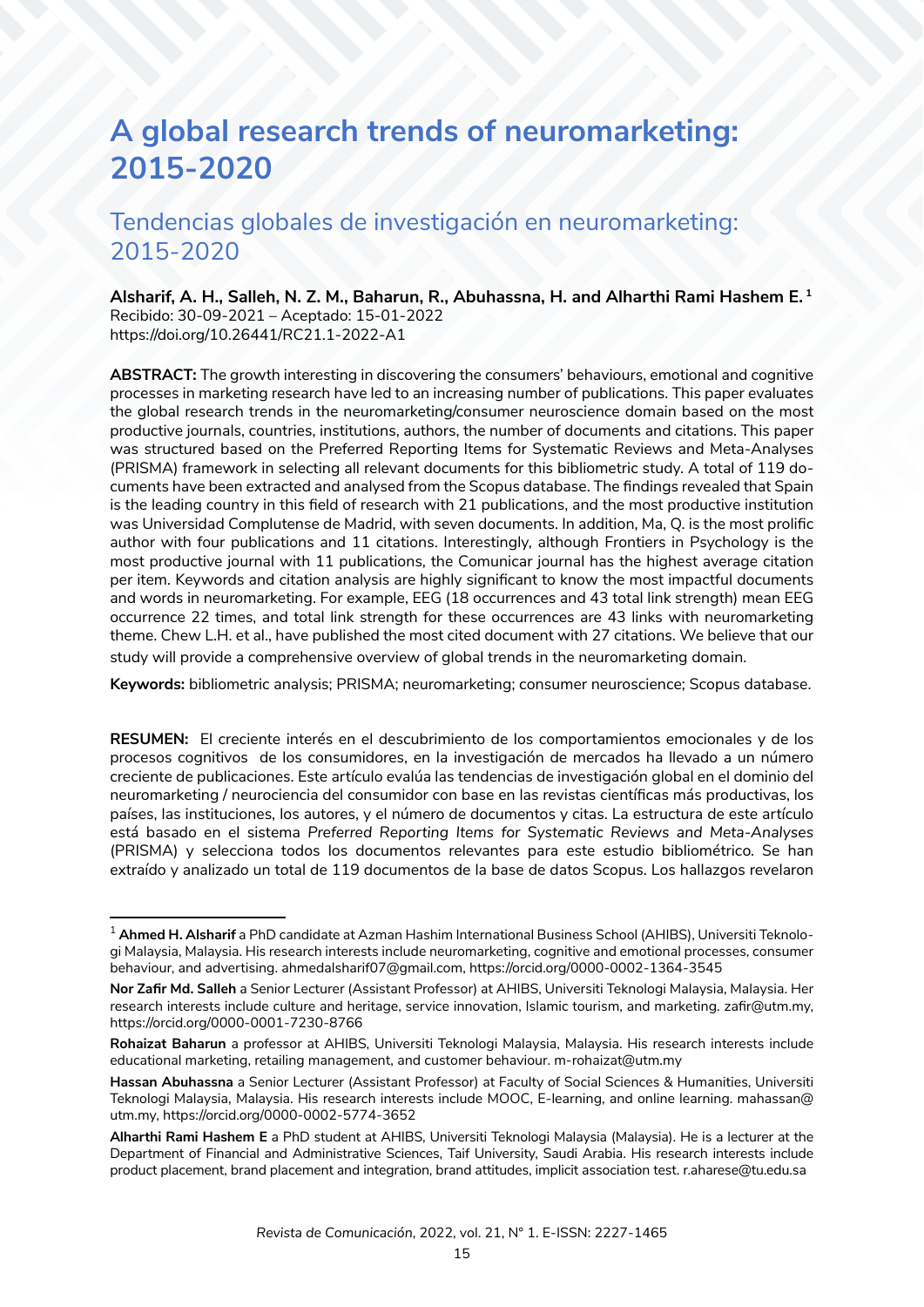que España es el país líder en este campo de investigación con 21 publicaciones, y la institución más productiva fue la Universidad Complutense de Madrid, con siete documentos. Además, Ma, Q. es el autor más prolífico con cuatro publicaciones y 11 citas. Curiosamente, aunque *Frontiers in Psychology* es la revista más productiva con 11 publicaciones, la revista *Comunicar* tiene el promedio más alto de citas por ítem. El análisis de palabras clave y citas es muy significativo para conocer los documentos y palabras más impactantes en neuromarketing. Por ejemplo, EEG (18 apariciones y 43 fuerza de enlace total) significa la ocurrencia de EEG 22 veces, y la fuerza de vínculo total para estas apariciones son 43 vínculos con el tema del neuromarketing. Chew L.H. et al., ha publicado el documento más citado con 27 citas. Creemos que nuestro estudio proporcionará una visión general completa de las tendencias globales en el dominio del neuromarketing.

**Palabras clave:** análisis bibliométrico; PRISMA; neuromarketing; neurociencia del consumidor; Base de datos Scopus.

## **1. Introduction**

Over the years, marketers and advertisers have been using qualitative approaches (i.e., interviews, focus groups) and quantitative methods (i.e., questionnaires) to study consumers' behaviour (i.e., purchase behaviour). In the last decade, business and marketing research had an increasing interest in using neuroscientific methods such as functional magnetic resonance imaging (fMRI) to explore what is in consumers' minds and predict consumers' purchase decisions toward marketing practices (Alsharif et al., 2021b; Cherubino et al., 2019). In recent years, the interest in using neuroscientific methods led the researcher to a new field known as "neuromarketing" (Stanton et al., 2017). Smidts (2002) is the first researcher who has coined the term "neuromarketing" in 2002, and he defined it as the application of neuroscience tools in the business field (Alsharif et al., 2021a; Cherubino et al., 2019; Sánchez-Fernández et al., 2021). Venkatraman et al. (2015) defined it as the commercial application of consumer neuroscience. Therefore, marketing and business research have blossomed and expanded in recent years by using several methods such as neuroimaging and physiological tools to pinpoint the consumers' behaviours (i.e., purchase decisions) and the neural correlates of emotional processes and cognitive processes toward marketing stimuli (e.g., advertising, brands) (Alsharif et al., 2021e). Therefore, the combination of traditional marketing and neuromarketing methods can be provided with a piece of valuable information about consumers' behaviour (i.e., conscious and unconscious reactions) (Sebastian, 2014).

Admittedly, methods and tools are highly significant in neuromarketing research. Therefore, tools used in neuromarketing research have been divided into two clusters: (i) neurophysiological tools such as functional magnetic resonance imaging (fMRI), electroencephalography (EEG), magnetoencephalography (MEG), positron emission tomography (PET), and transcranial magnetic stimulation (TMS); and (ii) Physiological tools such as galvanic skin response (GSR), eye-tracking (ET), implicit association test (IAT), electromyography (EMG), and electrocardiogram (ECG) (Isabella et al., 2015). Neuroimaging/neurophysiological tools such as EEG and fMRI are the most favourable/ popular tools among researchers (Alsharif et al., 2021b; Alsharif et al., 2020b; Harris et al., 2018).

Hence, in an effort to dig deeper into the neuromarketing domain. Based on the aforementioned literature, this study aims to provide comprehensive information about global trends of neuromarketing research in the last decade, such as the most productive authors, countries, academic institutions, journals, the number of articles and citations to be considered in marketing studies, besides, the citation trends and co-citation network between references. This study differs from other review papers relevant to neuromarketing in terms of the discussion of the global trends of neuromarketing research. To this end, this review paper attempts to incorporate as many trends as possible, wherein this study tries to investigate deeply the global trends to accomplish an accurate, concrete, and concise conclusion. The main contributions of the current bibliometric study are summarised below: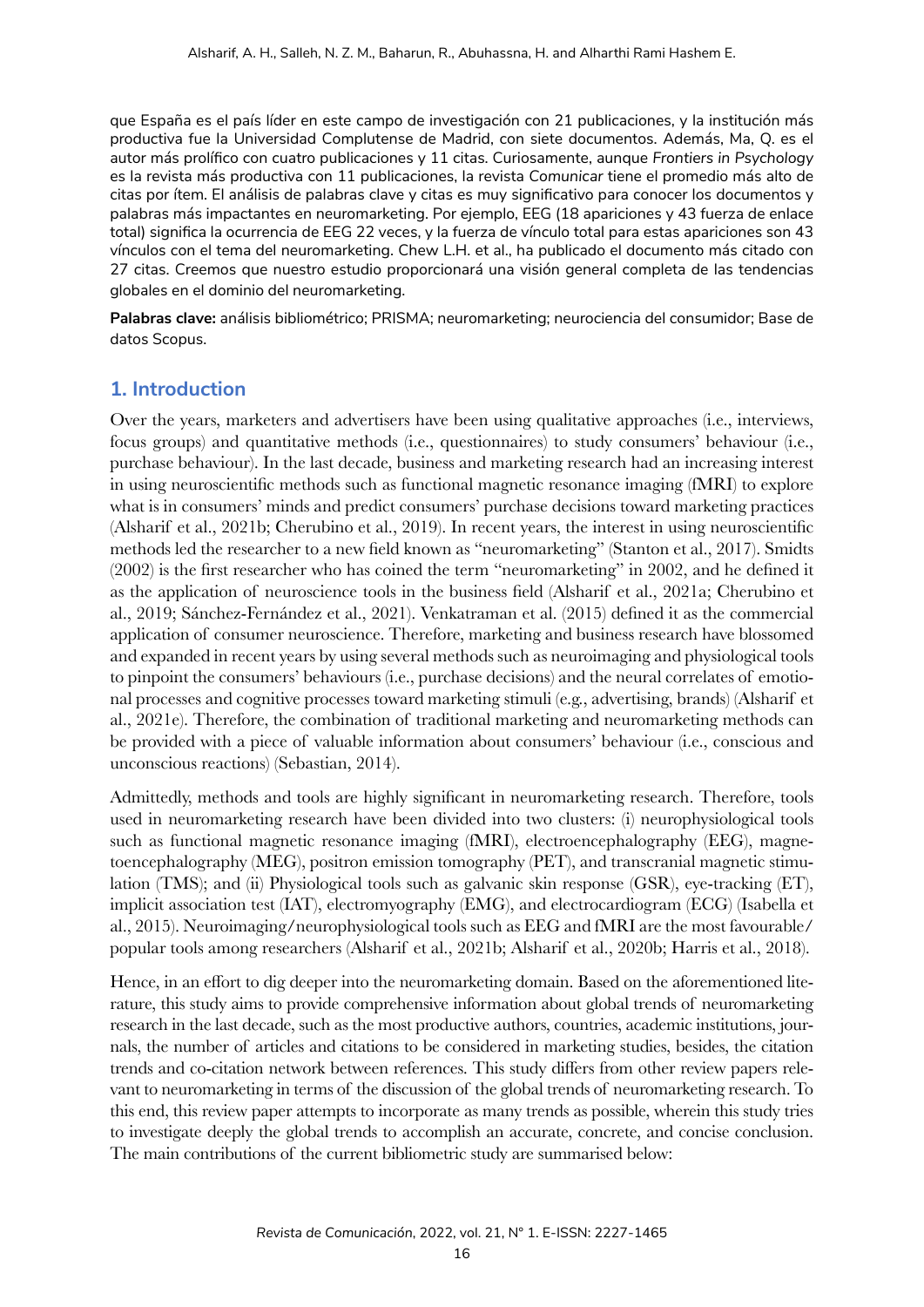- Present a descriptive analysis of the annual and cumulative publication, besides the journal outputs in the last five years, which is facilitating for new researchers in neuromarketing and give them an overview of global research trends in neuromarketing.
- Provide comprehensive information about the recent global academic trends in the neuromarketing/consumer neuroscience domain, such as the most prolific countries, academic institutions, authors, journals, and the most cited articles to be considered for further studies.
- Provide new references and directions to new researchers in the neuromarketing field.

The organisation<sup>2</sup> of the recent paper, as follows: Section 2 provides the materials and methods that have been used in this paper. Section 3 presents the descriptive and bibliometrics analysis of the selected documents. Section 4 discusses the findings of the recent paper. Section 5 presents the conclusions, limitations, and future trends in neuromarketing.

## **2. Materials and methods**

The researchers used a bibliometric analysis to simplify the global trends in neuromarketing according to the outputs of publications such as the most/top productive (e.g., countries, academic institutions, authors, journals), the number of publications and citations to evaluate the blossoming in the neuromarketing and consumer neuroscience field in the last five years (Alsharif et al., 2021e). Moreover, this paper has been structured based on the Preferred Reporting Items for Systematic Reviews and Meta-Analyses (PRISMA) framework of Moher et al. (2015) to extract the relevant document in neuromarketing and consumer neuroscience for this study to fill the gap in the literature. The current study is designed to extract documents from the Scopus database to answer the research questions. Because Scopus database is the largest database of abstract and citation, which covers a broad range of themes, as well it is covering more themes that might not available in the Web of Science (WOS) (Alsharif et al., 2020a; Khudzari et al., 2018).

Therefore, instructions of Block & Fisch (2020) have been followed to present an impactful bibliometric analysis and assessing the structure of a specific area by identifying the most productive countries, academic institutions, journals, and authors with a brief description of each section. VOSviewer software has been used to map the literature of this study as it is a powerful/impactful tool to create a visualisation view/map according to the area of interest. This VOSviewer has been widely used in bibliometric research in various domains, for example, in neuromarketing (Alsharif et al., 2021d; Alsharif et al., 2021e; Alsharif et al., 2021f; Sánchez-Fernández et al., 2021), service quality in healthcare (Ali et al., 2021a), mobile healthcare (Ali et al., 2021c), services and service quality (Ali et al., 2021b),maven and mavenism (Abbas et al., 2020a), electronic word of mouth (EWOM) (Abbas et al., 2020b). Figure 1 shows the structure, indicators, and tools that have been used in this study. These processes will give us a deep insight into developing in the neuromarketing field. Additionally, it would provide us with a comprehensive understanding of the most productive (e.g., academics institutions, authors) to be considered for further neuromarketing research. Therefore, the findings provide a guide for scholars who are interested in neuromarketing and consumer neuroscience field.

<sup>&</sup>lt;sup>2</sup> The authors would like to thank Azman Hashim International Business School (AHIBS) and Faculty of Social Sciences & Humanities, Universiti Teknologi Malaysia (UTM) and Department of Financial and Administrative Sciences, Taif University for supporting this study.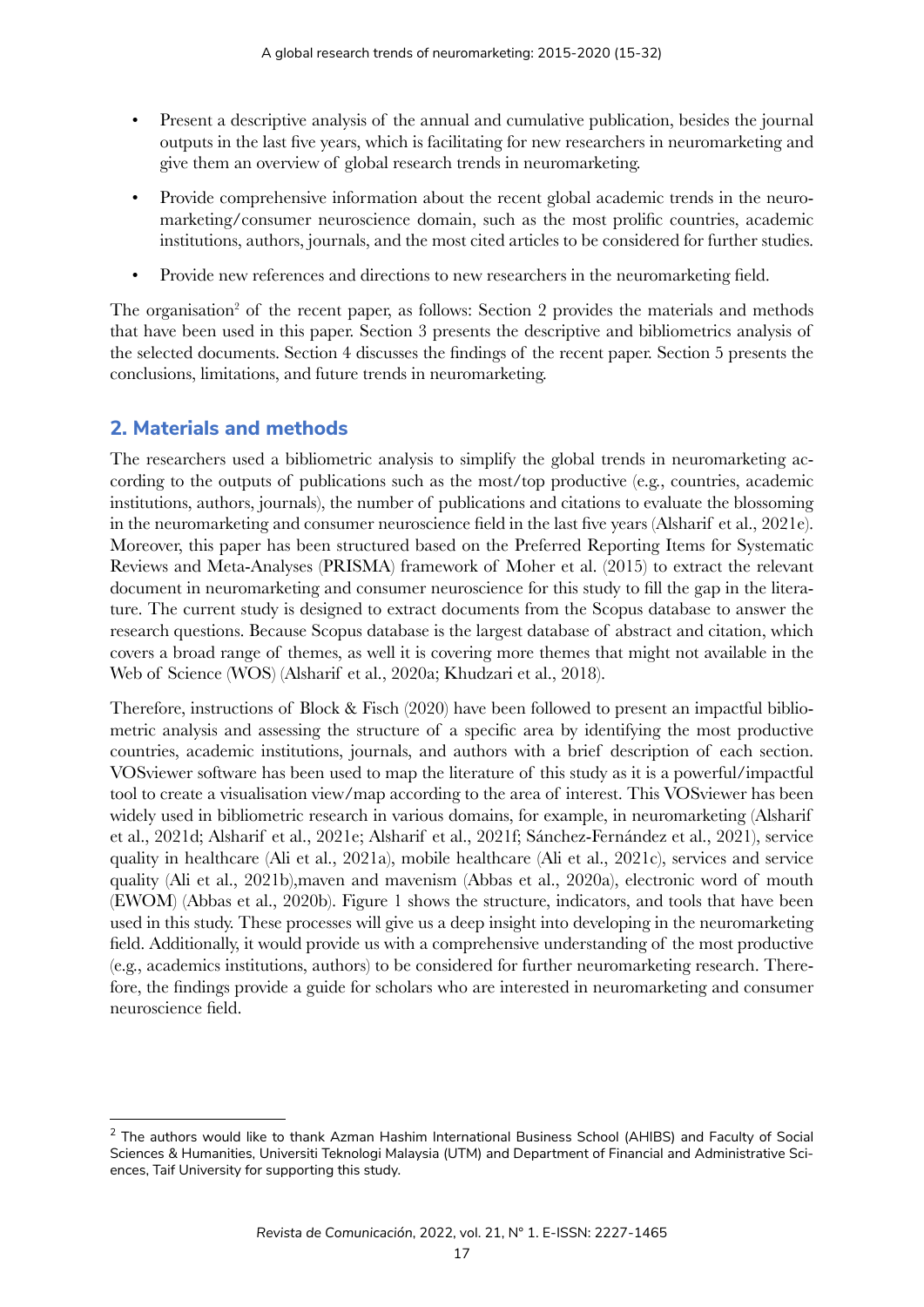

Figure 1. Analytical structure of the current paper

Source: Own illustration.

## **2.1 Search criteria**

Data collection was carried out in July 2021 from the Scopus database. Many various studies have been conducted by using the Scopus database. Researchers and institutions widely use the Scopus database to know the current status of a specific field, and it provides researchers with the chance to import a bibliography database such as affiliations, references, publishers, citations, and so forth. This search has been limited by using the following query applied to the title, abstract, and keywords ("neuromarketing" OR "consumer neuroscience"). The total number of publications was 641 documents from 2004-2021. It has extracted 119 documents (97 articles, 12 conference papers, and 10 review articles) from the Scopus database between 2015-2020. Authors focused on the period from 2015 to 2020 because it has been noticed that the number of publications in neuromarketing has been largely increased in that period. The authors have been focused on the publications in the English language because English language is widely used among researchers and exploring as many documents as possible, and to better understand the current global research trend in neuromarketing such as number of publications, citations, countries/academic institutions.

As shown in Figure 2, we followed PRISMA framework which includes four stages: (i) identification as recording identified through database searching, (ii) screening the record publications, (iii) eligibility means assessment the eligible publications for this review, and (iv) selecting and including studies, as follow: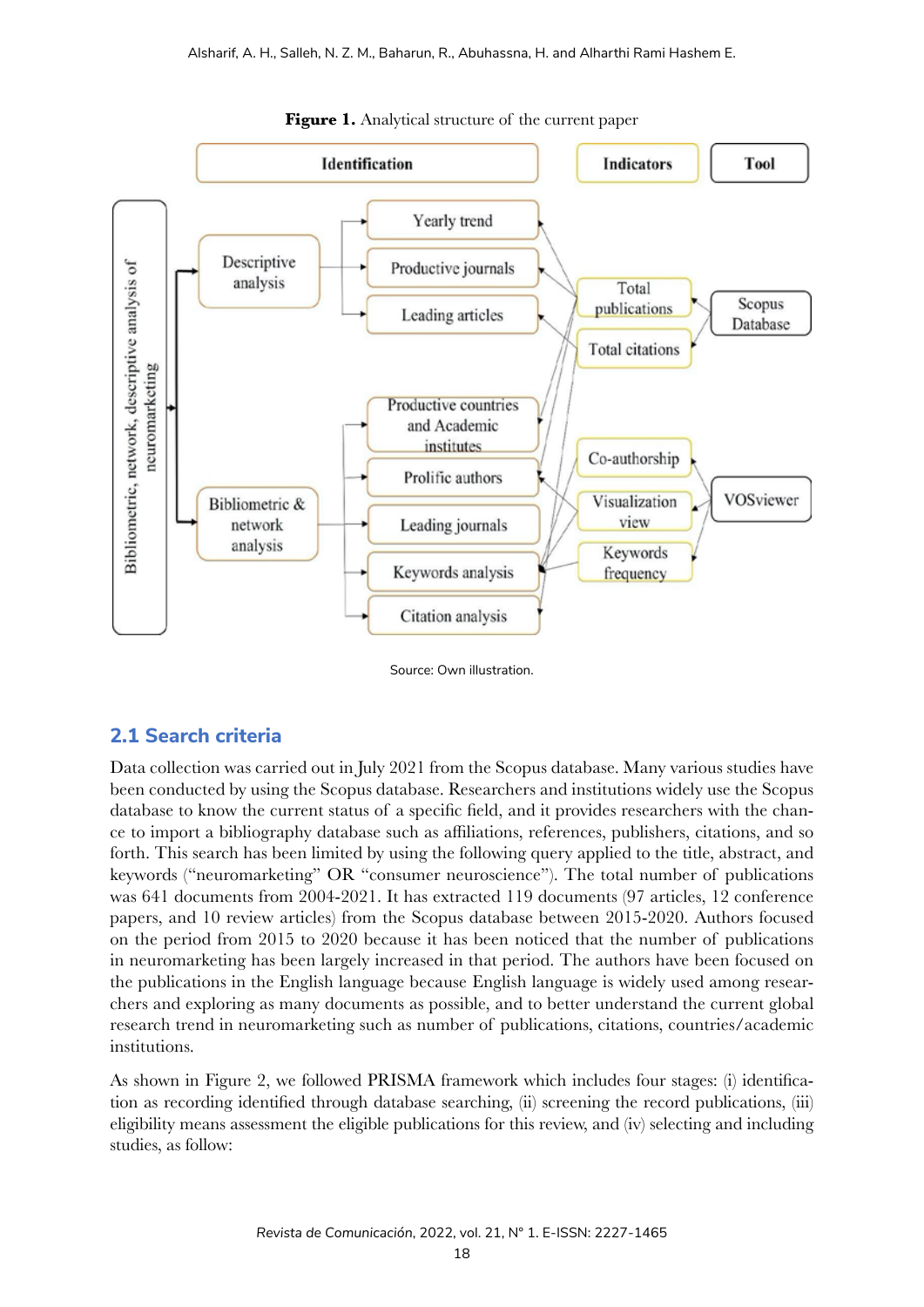- Documents (i.e., articles, conference papers, and reviews) published in neuromarketing or consumer neuroscience in the last five years were included.
- Documents that used neuromarketing tools were included.
- Only documents in the English language were included.
- Documents such as book chapters, erratum, editorials, notes were excluded.







## **3. Results**

## **3.1 Descriptive analysis**

A descriptive analysis of 119 documents has been analysed; these papers were published in the neuromarketing/consumer neuroscience domain and used neuromarketing tools to know the global trend in the neuromarketing domain terms of annual and cumulative publications, countries/ academic institutions, and journals.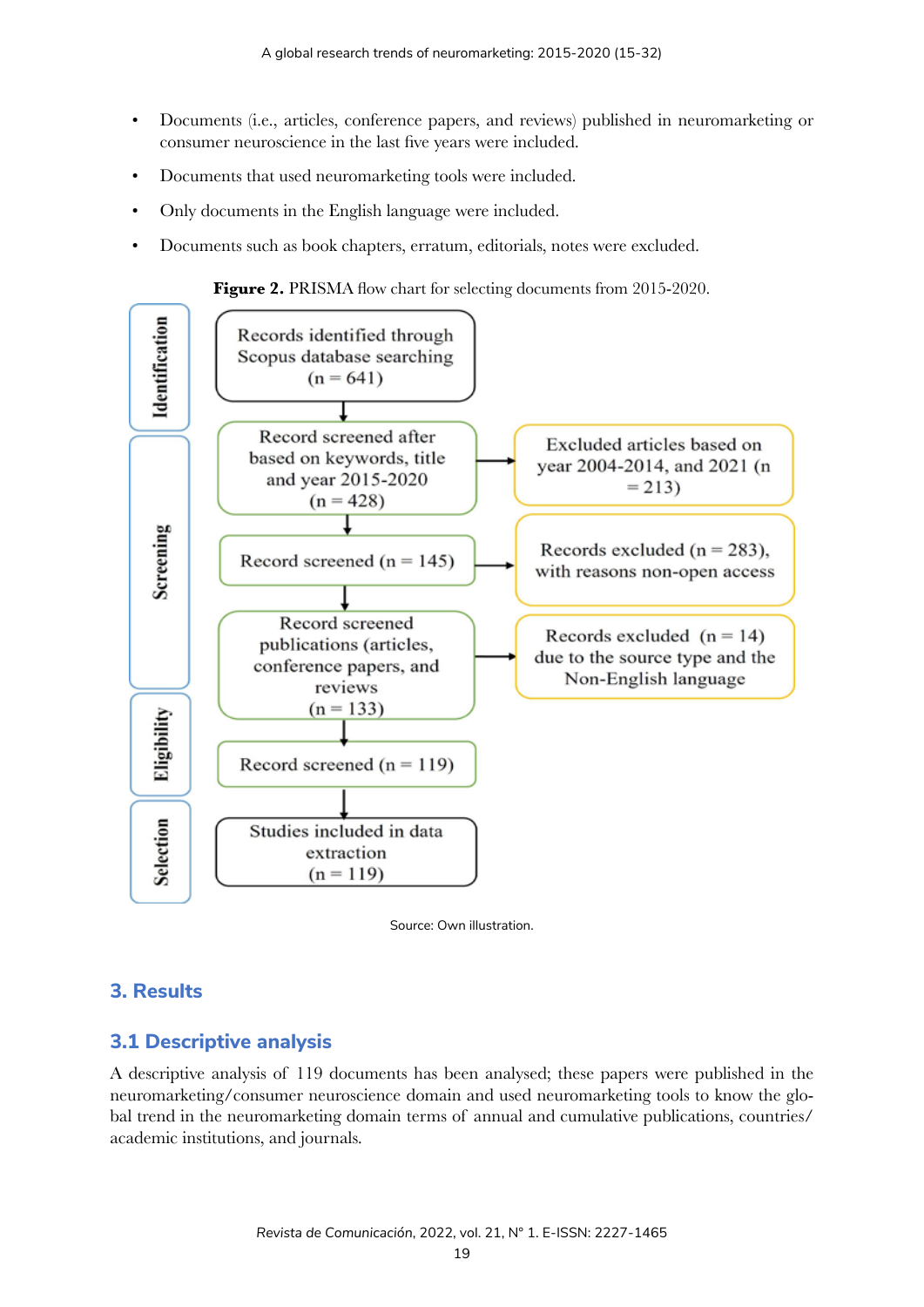#### *Growth of the publication*

A total of 119 documents in neuromarketing/consumer neuroscience have been published in an academic journal. The first article in neuromarketing/consumer neuroscience was published in 2004, which was investigated in branding and memory-based brand choice (McClure et al., 2004). It has seen a remarkable increase in publications number from 2015-2020, but the most remarkable growth was noticed in 2020 with more than 39 documents; it has published more than 50% of total documents just in the last two years, as depicted in Figure 3. Figure 3 shows the increasing number of publications from 2015 to 2020. For example, in 2015, it published six documents, while this number of publications has been increased in 2017 two times. Interestingly, the number of publications in 2020 has increased almost six times as in 2015, with approximately 40 documents. In addition, it is expected that the number of publications will increase year by year due to the fact that the neuromarketing domain has become a hot topic in the business field in the last five years.



**Figure 3.** The annual and cumulative publications in neuromarketing from 2015-2020

#### *Journal outputs*

The findings revealed that the most ten journals belong to seven publishers and six countries that published forty-nine documents, as tabulated in Table 1. For example, Frontiers Media Sa and MDPI publishers are the main players in the neuromarketing/consumer neuroscience domain, with twenty-nine publications representing almost 24% of total documents. The most productive journals belong to Frontiers Media Sa publisher. The rest of the journals were published five documents or below. Furthermore, the most productive journal was the Frontiers in Psychology, with 11 documents that represent almost 9 % of the total documents. Followed by Frontiers in Neuroscience (almost 9%), which published the most second cited document with 46 citations by Ramsoy et al. (2018). Journal of Comunicar published the most cited document with 58 citations by Cuesta-Cambra et al. (2017). According to Cite Score in 2020, three journals have CiteScore higher than 5. Interestingly, Comunicar has the highest Cite Score (7.3) despite being the fourth most productive journal in neuromarketing. The second highest Cite Score belongs to Frontiers in Neuroscience (5.4). That means the number of publications does not necessarily reflect the number of citations.

Source: Own illustration.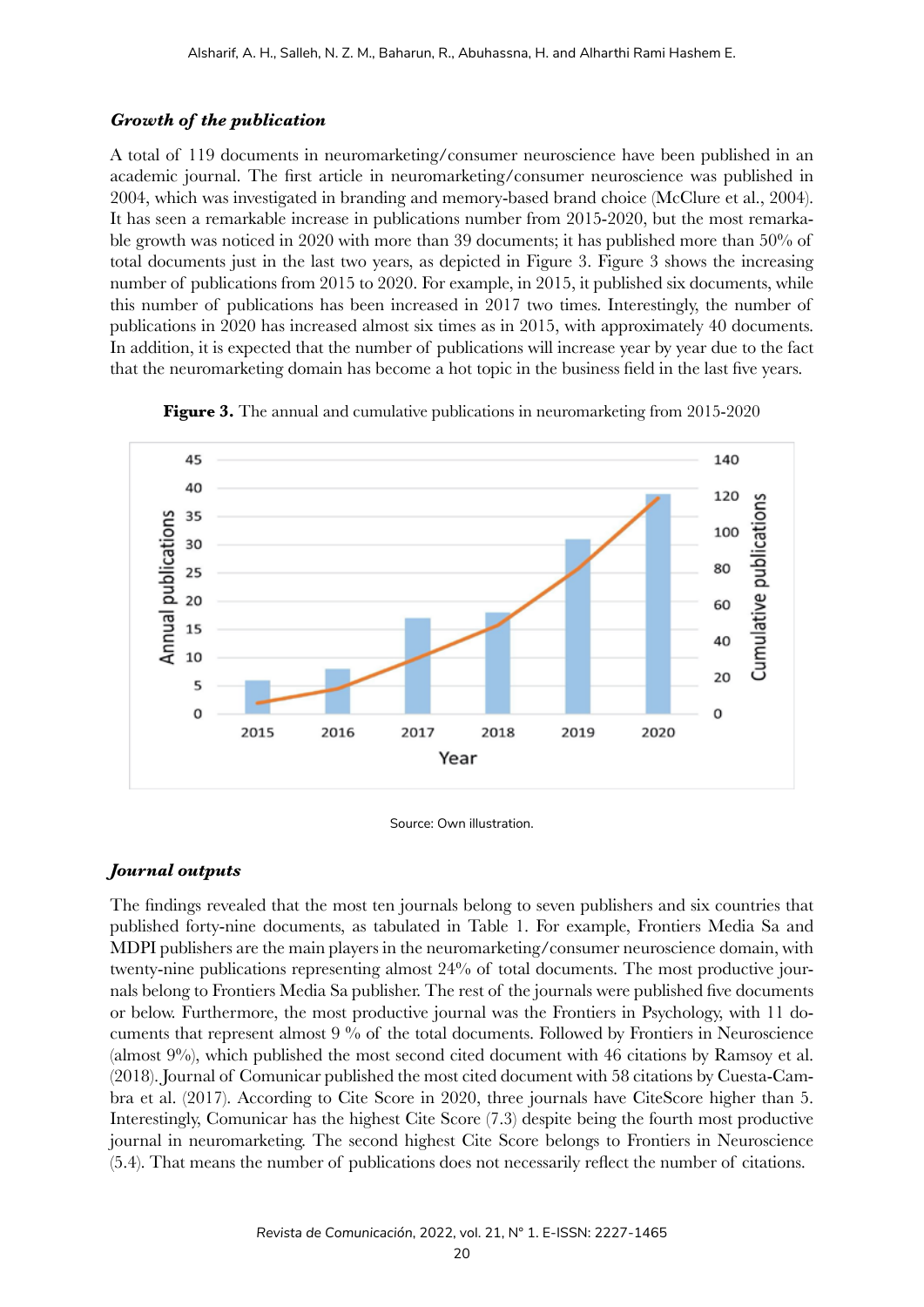| Source/Journal                        | <b>TP</b> | TC.<br>2020  | <b>Cite</b><br><b>Score</b><br>2020 | Reference of the most<br><b>Time</b><br>cited document<br>cited |                                | <b>Publisher</b>             | <b>Country</b> |  |
|---------------------------------------|-----------|--------------|-------------------------------------|-----------------------------------------------------------------|--------------------------------|------------------------------|----------------|--|
| Frontiers in<br>Psychology            | 11        | 28           | 3.5                                 | Guixeres et al. (2017)                                          | 25                             | <b>Frontiers Media</b><br>Sa | Switzerland    |  |
| Frontiers in<br>Neuroscience          | 9         | 46           | 5.4                                 | Ramsoy et al. (2018)                                            | 21                             | <b>Frontiers Media</b><br>Sa | Switzerland    |  |
| Cogent Psychology                     | 5         | 41           | 1.4                                 | Bosshard et al. (2016)                                          | Taylor &<br>20<br>Francis AS   |                              | England        |  |
| Comunicar                             | 5         | 58           | 7.3                                 | Cuesta-Cambra et al.<br>(2017)                                  | 17                             | Grupo<br>Comunicar           | Spain          |  |
| Procedia Computer<br>Science          | 4         | 6            | 3.0                                 | Avinash et al. (2018)                                           | 6                              | Elsevier                     | Netherlands    |  |
| <b>Behavioural Science</b>            | 3         | 11           | 3.4                                 | Harris et al. (2019)                                            | 9                              | <b>MDPI</b>                  | Switzerland    |  |
| Frontiers in Human<br>Neuroscience    | 3         | 25           |                                     | Breiter et al. (2015)                                           | 22                             | <b>Frontiers Media</b><br>Sa | Switzerland    |  |
| Neuroscience<br><b>Research Notes</b> | 3         | $\mathbf{1}$ | 0.8                                 | Iloka & Onyeke (2020)                                           | $\mathbf{1}$                   | Neurotak<br>Publishing       | Malaysia       |  |
| PloS ONE                              | 3         | 11           | 5.3                                 | Minguillon et al. (2017)                                        | Public Library<br>7<br>Science |                              | <b>USA</b>     |  |
| Sustainability                        | 3         | 5            | 3.9                                 | Constantinescu et al.<br>(2019)                                 | 4                              | <b>MDPI</b>                  | Switzerland    |  |

**Table 1.** The most Productive journal in neuromarketing and advertising (with min. 3 documents)

TP; total publication, TC; total citations

## **3.2 Bibliometric analysis**

#### *Productive countries and institutions*

A total of 119 documents have been extracted from the Scopus database. Table 2 shows that four countries (i.e., Spain, UK, Malaysia, USA, Germany, and Italy) are the key players in the neuromarketing domain, which have published more than 60% of the total documents since2015. This led to infer that these countries play a vital role in the blossoming of studies in neuromarketing. Additionally, Spain is the most productive country in the list with 21 documents (approximately 18% of total documents), followed by the UK as the second-productive country with 15 documents (13%). Although Malaysia ranked in the third position in the list with 11 publications (9%), its institute (Universiti Malaysia Sabah) has published the second-highest cited articles with 36 citations. The rest of the countries contributed with less than ten documents each. Moreover, according to the most prolific academic institutions, Universidad Complutense de Madrid has published seven documents with 35 citations, followed by the University of Oxford, Zhejiang University of Technology, Vilniaus Gedimino Technikos Universitetas that were published four documents each. Interestingly, although Sapienza Università di Roma and Universiti Malaysia Sabah ranked in the fifth and sixth position, respectively, with three documents each, they have published the highest, and the second-highest cited documents with 48 and 36 citations. The other institutions have published less than two documents. The remaining academic institutions published less than four documents each.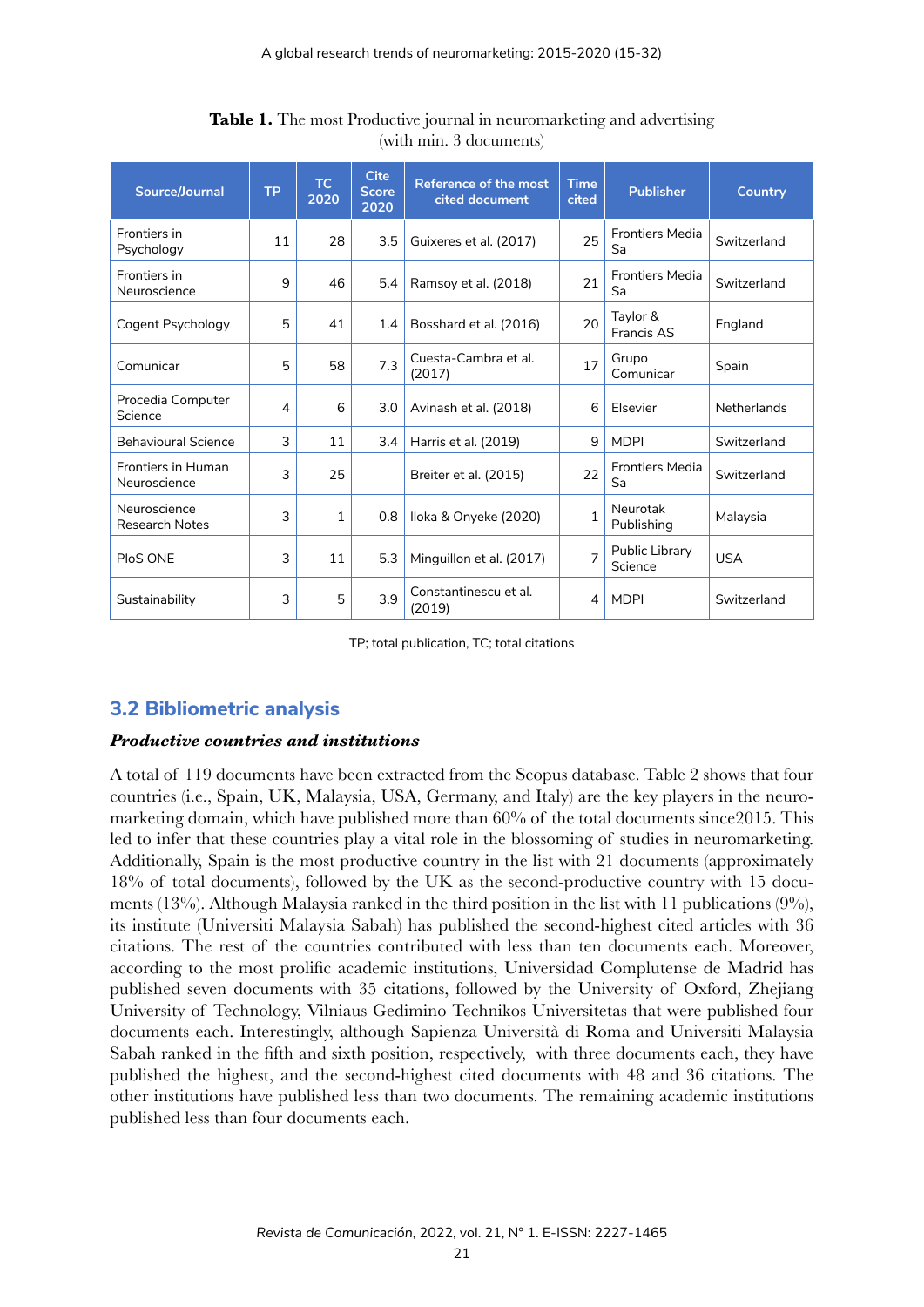| <b>Country</b>     | <b>TP</b> | TC. | H- index | The most prolific academic institutions     | <b>TPi</b> | <b>TCi</b> |
|--------------------|-----------|-----|----------|---------------------------------------------|------------|------------|
| Spain              | 21        | 104 | 7        | Universidad Complutense de Madrid           | 7          | 35         |
| UK.                | 15        | 96  | 6        | University of Oxford                        | 4          | 27         |
| Malaysia           | 11        | 61  | 5        | Universiti Malaysia Sabah                   | 3          | 36         |
| <b>USA</b>         | 9         | 77  | 5        | Singularity University                      | 2          | 10         |
| Germany            | 8         | 36  | 4        | Ludwig-Maximilians-Universität München      | 2          | 21         |
| Italy              | 8         | 25  | 4        | Sapienza Università di Roma                 | 3          | 48         |
| China              | 7         | 30  | 4        | Zhejiang University of Technology           | 4          | 18         |
| Lithuania          | 7         | 9   | 2        | Vilniaus Gedimino Technikos Universitetas   | 4          | 2          |
| <b>Netherlands</b> | 7         | 20  | 4        | Universiteit van Amsterdam                  | 2          | 17         |
| Japan              | 6         | 12  | 2        | International University Health and Welfare |            |            |

#### **Table 2.** The most productive countries and academic institutions (minimum contributions six documents)

TP; total publication, TC; total citations, TPi; total publications by institution, TCi; total citation for institution

#### *Leading authors*

The top prolific authors who have published at least three documents in neuromarketing are affiliated to nine countries, as tabulated in Table 3. These authors have published a total of 34 documents, which indicates a high collaboration among them. Ma, Q from China is the most prolific author with four documents and 11 citations. The rest of the authors have published three documents each. Interestingly, despite the fact that Teo, J. from Universiti Malaysia Sabah (Malaysia) is in the 9<sup>th</sup> position in the list, he has published three documents with the highest cited documents with 36 citations. Ramsoy, T.Z. from Neurons Inc (Denmark) has also published three documents with the second-highest cited documents with 31 citations. Finally, Kaklauskas, V. from Vilniaus Gedimino Technikos Universitetas (Lithuania) has published the least cited documents with two citations.

| Author's name      | <b>TP</b> | TC.<br>2020 | <b>Affiliation</b>                        | <b>Country</b> |
|--------------------|-----------|-------------|-------------------------------------------|----------------|
| Ma, Q.             | 4         | 11          | Zhejiang University of Technology         | China          |
| Berčík, J.         | 3         | 9           | Slovak University of Agriculture          | Slovakia       |
| Grigaliunaite, V.  | 3         | 7           | Vytautas Magnus University                | Lithuania      |
| Kaklauskas, A.     | 3         | 2           | Vilniaus Gedimino Technikos Universitetas | Lithuania      |
| Mañas-Viniegra, L. | 3         | 5           | Universidad Complutense de Madrid         | Spain          |
| Pileliene, Lina    | 3         | 7           | <b>Vytautas Magnus University</b>         | Lithuania      |
| Ramsøy, T.Z.       | 3         | 31          | Neurons Inc.                              | Denmark        |
| Schneider, T.      | 3         | 11          | University of St. Gallen                  | Switzerland    |
| Teo, J.            | 3         | 36          | Universiti Malaysia Sabah                 | Malaysia       |
| Tur-Viñes, V.      | 3         | 5           | Universitat d'Alacant                     | Spain          |
| Woolgar, S.        | 3         | 11          | Linköpings Universitet                    | Sweden         |

**Table 3.** The most productive authors in neuromarketing domain (minimum contributions three documents)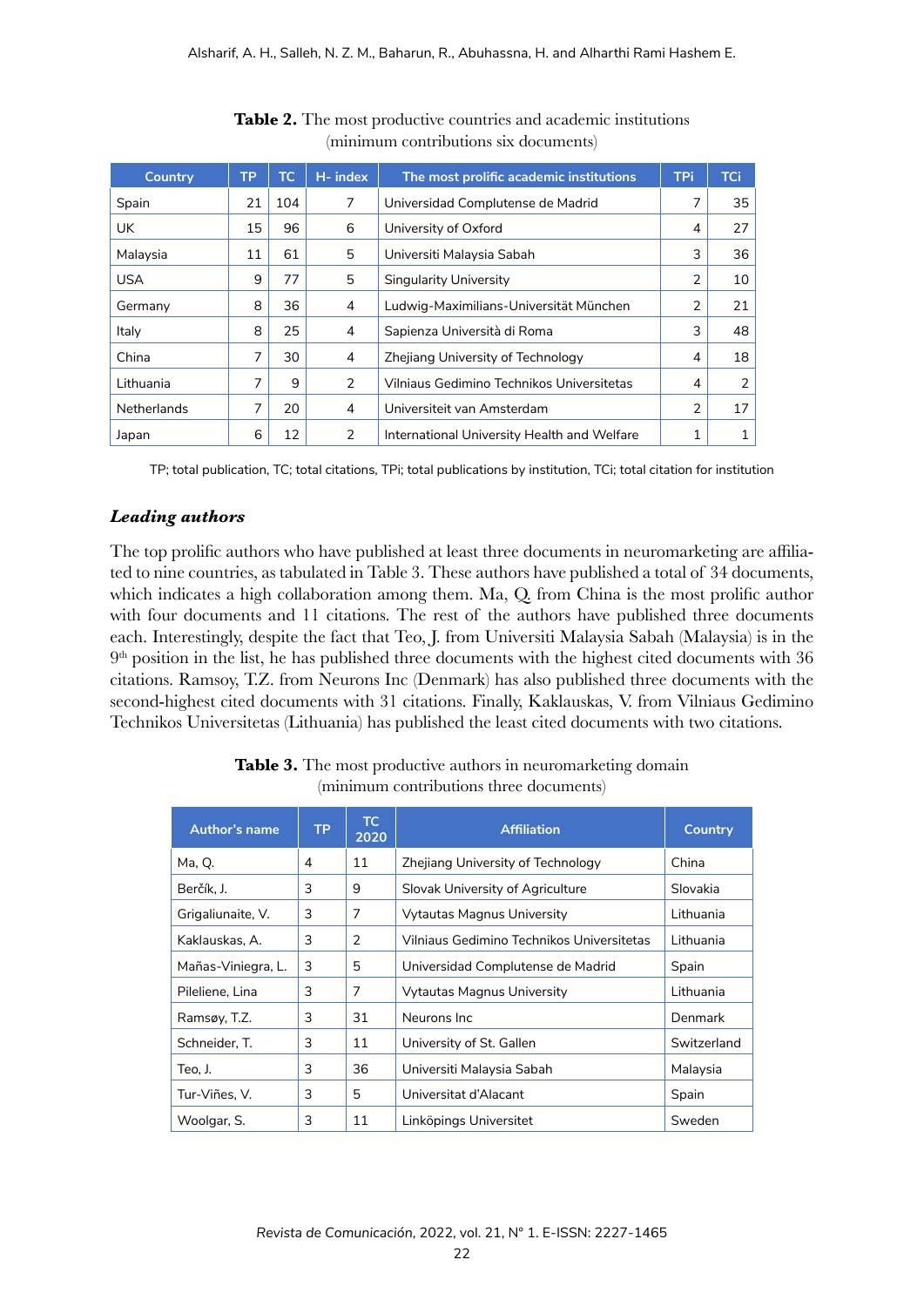## *Leading journals*

The ten most productive journals in neuromarketing have been identified, which have published at least three documents (Table 4). Frontiers in Psychology has been ranked as the most prolific journal among others with 11 documents (approximately 9% of total documents), while the other journals have published less than 10 documents each. To identify the productivity and impact of journals in neuromarketing, we have followed the number of publications for each author as an indicator of productivity and the average citation per item (ACi) as an indicator of journal impact. ACi has been calculated based on a number of citations and publications from the Scopus database, as tabulated in Table 4. Although Communicar journal has only published five documents in neuromarketing, it has the highest ACi in the list with 11.6 citations. Followed by Cogent Psychology with 8.2 citations. These findings illustrate that a large number of publications does not necessarily reflect a large number of citations.

| Source/Journal                  | <b>TP</b> | TC.<br>2020 | ACi  |
|---------------------------------|-----------|-------------|------|
| Frontiers in Psychology         | 11        | 28          | 2.6  |
| Frontiers in Neuroscience       | 9         | 46          | 5.1  |
| Cogent Psychology               | 5         | 41          | 8.2  |
| Comunicar                       | 5         | 58          | 11.6 |
| Procedia Computer Science       | 4         | 6           | 1.5  |
| <b>Behavioral Science</b>       | 3         | 11          | 3.7  |
| Frontiers in Human Neuroscience | 3         | 25          | 6.3  |
| Neuroscience Research Notes     | 3         | 1           | 0.3  |
| PloS ONE                        | 3         | 11          | 3.7  |
| Sustainability                  | 3         | 5           | 17   |

| Table 4. The most Productive journal in neuromarketing and advertising |  |
|------------------------------------------------------------------------|--|
| (with min. 3 documents)                                                |  |

ACi; average citation per item

Figure 4 illustrates the map of all journals, which have published more than one document in neuromarketing or consumer neuroscience, wherein it has found 119 documents that have been published by 69 journals.

## *Keywords analysis*

The keywords occurrences are expressed in a numerical method in bibliometric analysis (Wang, M. & Chai, 2018) to investigate keywords, which provide a coherent interpretation of the articles' content (Alsharif et al., 2020a; Alsharif et al., 2021c; Comerio & Strozzi, 2019), meanwhile, the correlation between a couple of keywords is also expressed in a numerical value, which refers to link strength between these two keywords; a higher numerical value means a stronger link (Ravikumar et al., 2015). The link strength between two keywords represents the number of appearances of both these keywords in the same article. The total number of links indicates the aggregate number of appearances together in the same document. In VOSviewer, we set five as the minimum occurrences of author keywords, which means keywords will appear on the bibliometric map at least five times between these two keywords that occur together in the same document. In this study, author keywords co-occurrence analysis has been carried out, which involved 14 keywords from 119 articles in 69 sources with minimum number five of keyword occurrences.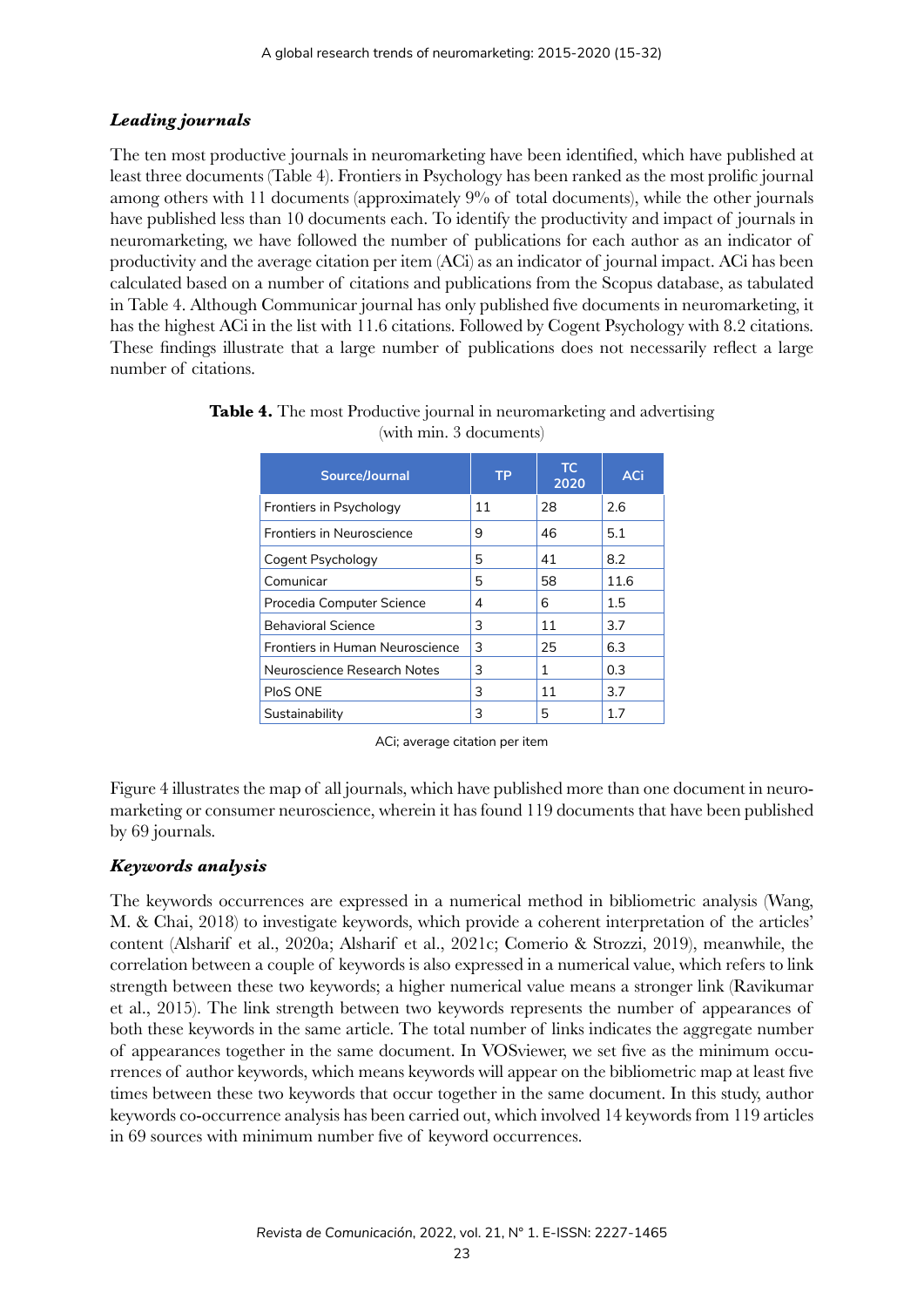

**Figure 4.** Map of sources that published documents in neuromarketing domain

Source: Own illustration. Using the Following URL to Open this Map in VOSviewer URL: https://bit.ly/3tlQLgZ

Co-occurrence keywords analysis is essential to provide general ideas/claims about the articles' content (Comerio & Strozzi, 2019). Additionally, it is an effective technique to address the research directions and evaluate the hot themes in a specific topic (e.g., neuromarketing) by exploring the recent academic documents in neuromarketing trends (Alsharif et al., 2021e). As we can see from the map of the keywords co-occurrences (Figure 5), neuromarketing focused on consumer behaviour such as emotion (15 occurrences, 25 TLS), attention (6 occurrences, 16 TLS), decision-making (5 occurrences, 12 TLS); marketing stimuli such as advertising (7 occurrences, 18 total link strength (TLS)); and tools such as EEG (18 occurrences, 43 TLS), ET (14 occurrences, 24 TLS), GSR (5 occurrences, 15 TLS). For example, emotion (15 occurrences, 25 TLS ) means emotion occurrence 15 times and the TLS for this aggregate appearance is 25 links with a neuromarketing theme. Finally, we can notice that neuromarketing is using neuroscience tools such as EEG to study the consumers' behaviour (e.g., emotion) toward marketing stimuli (e.g., advertising).

Additionally, we were expected that there is a strong correlation between neuromarketing with neuroimaging tools (e.g., EEG, ERP, GSR, ET, and fMRI), the brain processes (e.g., attention, emotion), and marketing stimuli (e.g., advertising, brands). Furthermore, it has been noticed that "EEG" is highly connected with neuromarketing. Table 5 presents a summary of the most frequent keywords with a minimum of 5 occurrences, wherein the highest keyword occurrence is neuromarketing.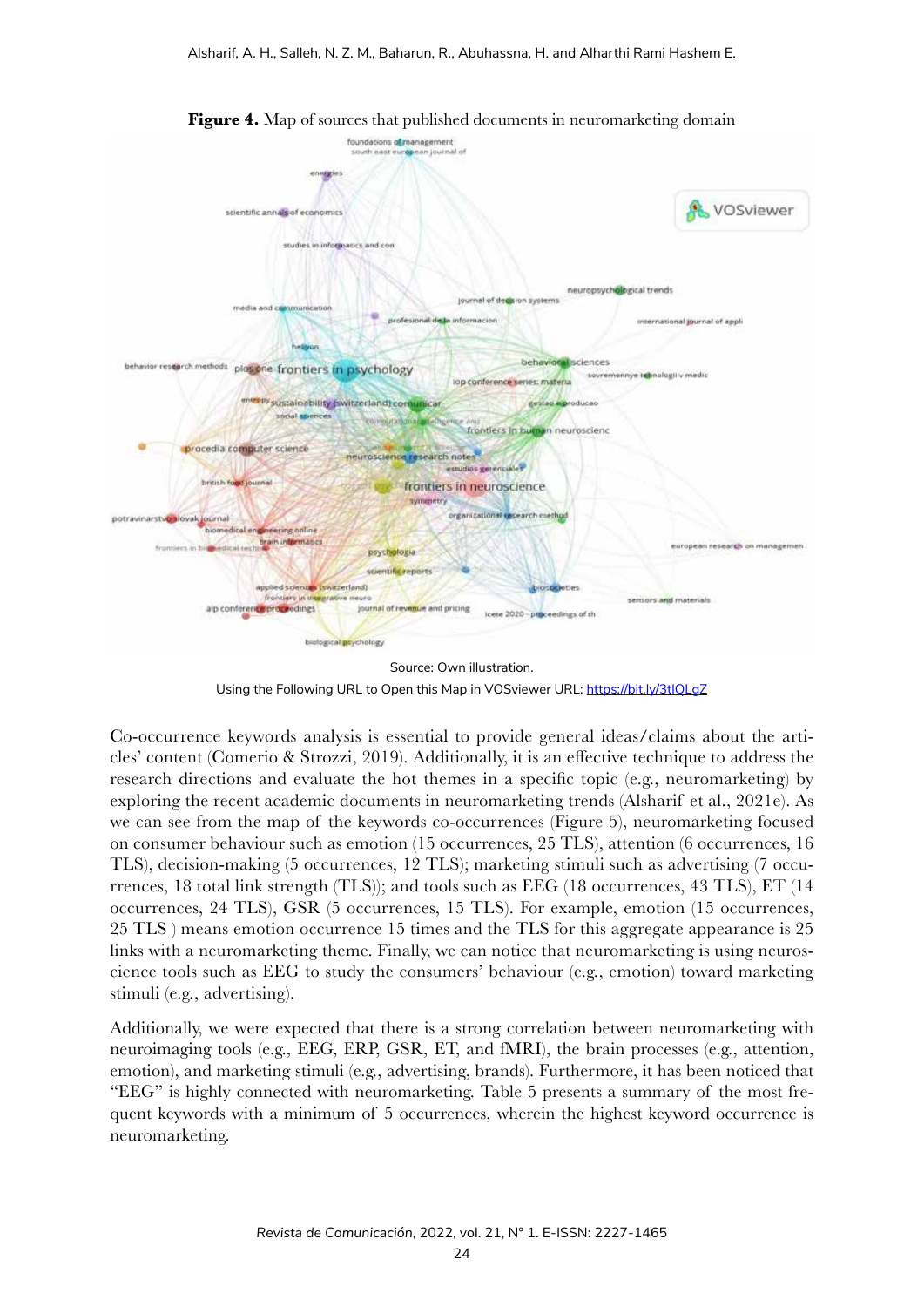

Figure 5. Map of authors' keywords co-occurrence (with min. 5 occurrence)

Source: Own illustration. Using the Following URL to Open this Map in VOSviewer URL: https://bit.ly/2X3rplo

| Occurrences/<br><b>Frequency</b> | <b>Total Link</b><br><b>Strength</b> |  |  |
|----------------------------------|--------------------------------------|--|--|
| 75                               | 100                                  |  |  |
| 18                               | 43                                   |  |  |
| 15                               | 36                                   |  |  |
| 15                               | 25                                   |  |  |
| 14                               | 24                                   |  |  |
| 10                               | 26                                   |  |  |
| 10                               | 26                                   |  |  |
| 9                                | 23                                   |  |  |
| 7                                | 18                                   |  |  |
| 7                                | 17                                   |  |  |
| 6                                | 16                                   |  |  |
| 6                                | 9                                    |  |  |
| 5                                | 15                                   |  |  |
| 5                                | 12                                   |  |  |
|                                  |                                      |  |  |

**Table 5.** Top keywords by the minimum 5 occurrences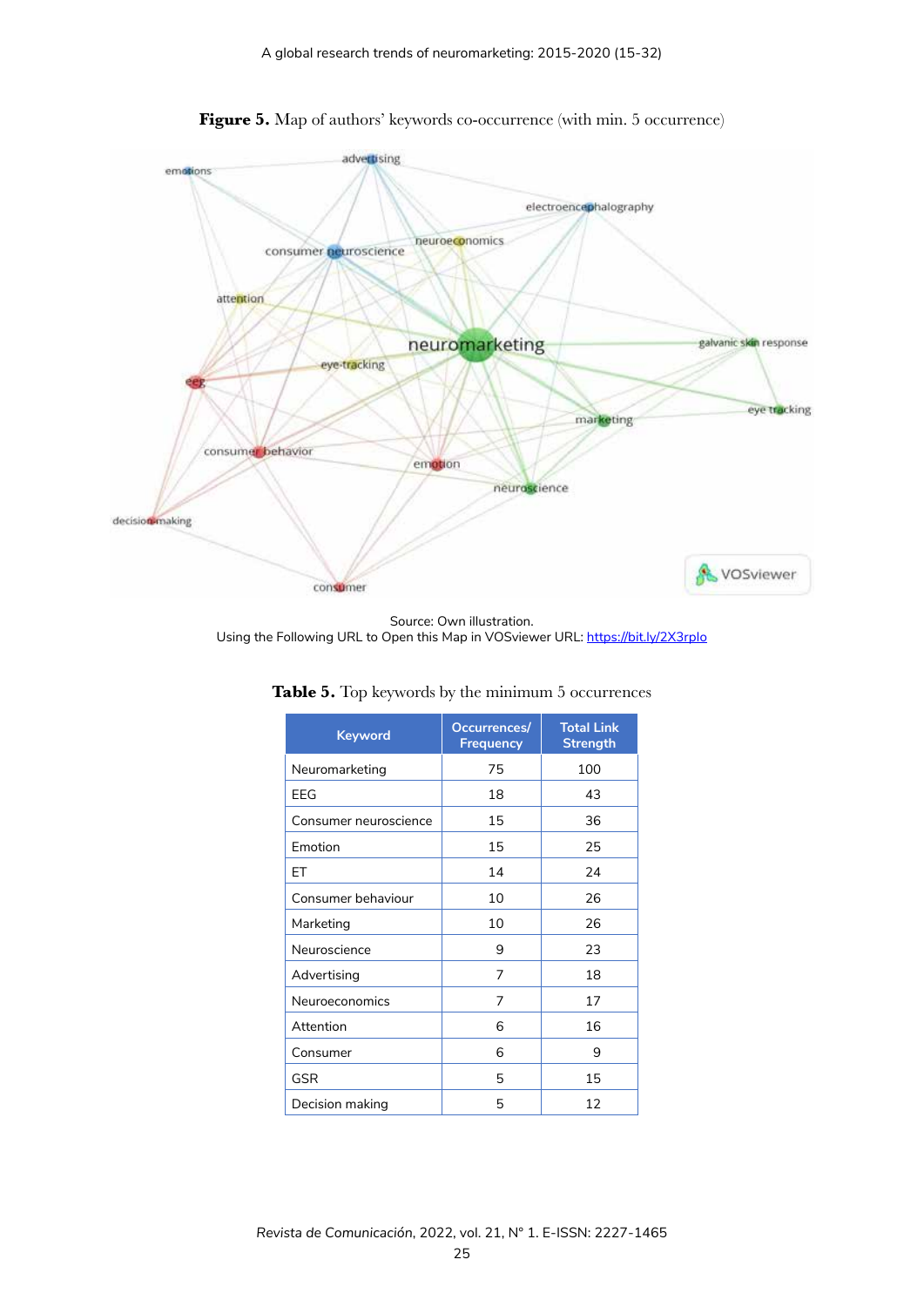#### *Citation analysis*

We have used citations analysis as an indicator of articles' impact in neuromarketing. Citation analysis is important to identify the most impactful articles in a particular subject by determining the number of citations to these documents from others (Kumar et al., 2019). We have reviewed and analysed the citations of 119 documents. Table 6 shows the most-cited articles in the neuromarketing domain with more than 15 citations. The largest number of publications was in 2017 with five papers and 88 total citations, while the lower number of publications was in 2019 with a paper and 16 total citations. We also found five articles with more than 20 citations. For example, the most-cited article is " Aesthetic preference recognition of 3D shapes using EEG", with 27 citations, which has been written by Chew et al. (2016), published in Cognitive Neurodynamics. Article title " Consumer neuroscience-based metrics predict recall, liking and viewing rates in online advertising " is the second-highest citations article (25 citations) at the end of 2020, which was written by Guixeres et al. (2017), published in Frontiers in Psychology. The third most-cited article in the list is "Redefining neuromarketing as an integrated science of influence", with 22 citations, which was published by Breiter et al. (2015) in the Frontiers in Human Neuroscience. Documents "Frontal brain asymmetry and willingness to pay" and "Established liked versus disliked brands: Brain activity, implicit associations and explicit responses" have 21 and 20 total citations, respectively. Finally, the rest of the documents have less than 20 citations.

| <b>Document Title</b>                                                                                                                                                         | <b>TC</b><br>2020 | <b>Authors/Year</b>                      | <b>Journal</b>                              | <b>Type</b>  |
|-------------------------------------------------------------------------------------------------------------------------------------------------------------------------------|-------------------|------------------------------------------|---------------------------------------------|--------------|
| Aesthetic preference recognition of 3D shapes using EEG                                                                                                                       | 27                | Chew et al.<br>(2016)                    | Cognitive Neurody-<br>namics                | Article      |
| Consumer neuroscience-based metrics predict recall, liking<br>and viewing rates in online advertising                                                                         | 25                | Guixeres et al.<br>(2017)                | Frontiers in Psycho-<br>logy                | Article      |
| Redefining neuromarketing as an integrated science of<br>influence                                                                                                            | 22                | Breiter et al.<br>(2015)                 | Frontiers in Human<br>Neuroscience          | Article      |
| Frontal brain asymmetry and willingness to pay                                                                                                                                | 21                | Ramsoy et al.<br>(2018)                  | Frontiers in Neuros-<br>cience              | Article      |
| Established liked versus disliked brands: Brain activity,<br>implicit associations and explicit responses                                                                     | 20                | Bosshard et al.<br>(2016)                | Cogent Psychology                           | Article      |
| Welcome to the jungle! The neuromarketing literature<br>through the eyes of a newcomer                                                                                        | 18                | Lee et al.<br>(2018)                     | European Journal of<br>Marketing            | Article      |
| <b>EEG Spectral Dynamics of Video Commercials: Impact of</b><br>the Narrative on the Branding Product Preference                                                              | 18                | Wang, R. W. et<br>al. (2016)             | <b>Scientific Reports</b>                   | Article      |
| The cognitive processing of an educational app with elec-<br>troencephalogram and "eye tracking"                                                                              | 17                | Cuesta-Cambra<br>et al. (2017)           | Comunicar                                   | Article      |
| Electroencephalographic, heart rate, and galvanic skin<br>response assessment for an advertising perception study:<br>Application to antismoking public service announcements | 16                | Cartocci et al.<br>(2017)                | Journal of Visualized<br>Experiments        | Article      |
| Neuroscience-inspired design: From academic neuromar-<br>keting to commercially relevant research                                                                             | 16                | Spence (2019)                            | <b>Organizational Re-</b><br>search Methods | Article      |
| Neural signals of selective attention are modulated by subjecti-<br>ve preferences and buying decisions in a virtual shopping task                                            | 15                | Goto et al.<br>(2017)                    | <b>Biological Psychology</b>                | Article      |
| Evaluation of emotional responses to television advertising<br>through neuromarketing                                                                                         | 15                | Baraybar-Fer-<br>nández et al.<br>(2017) | Comunicar                                   | Article      |
| Eye tracker technology in elderly people: How integrated<br>television content is paid attention to and processed                                                             | 15                | Ananos (2015)                            | Comunicar                                   | Arti-<br>cle |

**Table 6.** The top articles on Scopus database by citation score with minimum 15 citations.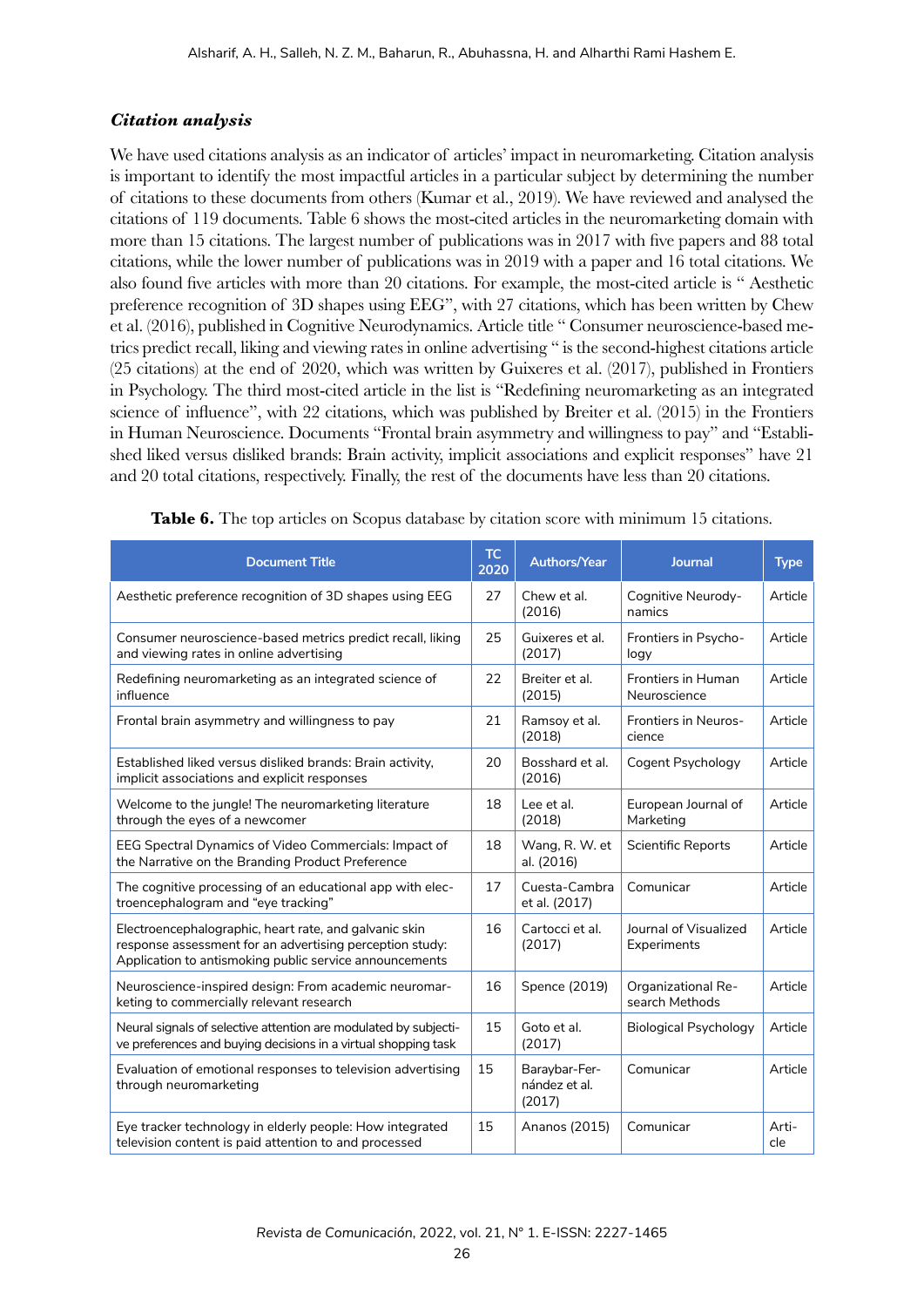## *Co-citation analysis*

Co-citation also helps to identify the structure of the literature on a specific topic (Block & Fisch, 2020). In addition, it helps researchers to determine the content and topic domain by evaluating the most-cited reference together. It is an indicator of the appearance of two authors' names in one document. We have used the VOSviewer software to measure the correlation between a couple of authors by using the link strength between them; wherein the total number refers to the link strength between these both authors (Van Eck & Waltman, 2013). Table 7 shows the number of link strengths between a couple of authors, wherein a higher number means a higher correlation between both authors. Additionally, we also found that the number of link strengths between Lee et al. (2018) and Spence (2019) is 10 links, as the strongest co-citation correlation between a couple of authors. The link strength between Breiter et al. (2015) and Spence (2019) was the second-strongest co-citation between a couple of authors with 9 links. Followed by the link between Ramsoy et al. (2018) and Spence (2019) with 8 links. These findings confirm our discussion in the body of literature in neuromarketing wherein neuromarketing focus on the consumer's behaviours toward marketing stimuli.

| <b>Document title</b>                                                                                                                                                         | <b>Author 1</b>                          | <b>Author 2</b>              | <b>Link Strength</b><br>between Au-<br>thors $1, 2$ |
|-------------------------------------------------------------------------------------------------------------------------------------------------------------------------------|------------------------------------------|------------------------------|-----------------------------------------------------|
| Welcome to the jungle! The neuromarketing literature<br>through the eyes of a newcomer                                                                                        | Lee et al. (2018)                        | Spence (2019)                | 10                                                  |
| Redefining neuromarketing as an integrated science of<br>influence                                                                                                            | Breiter et al.<br>(2015)                 | Spence (2019)                | 9                                                   |
| Frontal brain asymmetry and willingness to pay                                                                                                                                | Ramsoy et al.<br>(2018)                  | Spence (2019)                | 8                                                   |
| Electroencephalographic, heart rate, and galvanic skin<br>response assessment for an advertising perception study:<br>Application to antismoking public service announcements | Cartocci et al.<br>(2017)                | Guixeres et al.<br>(2017)    | 5                                                   |
| The cognitive processing of an educational app with elec-<br>troencephalogram and "eye tracking"                                                                              | Cuesta-Cambra<br>et al. (2017)           | Spence (2019)                | 4                                                   |
| Established liked versus disliked brands: Brain activity, im-<br>plicit associations and explicit responses                                                                   | Bosshard et al.<br>(2016)                | Goto et al.<br>(2017)        | 4                                                   |
| Evaluation of emotional responses to television advertising<br>through neuromarketing                                                                                         | Baraybar-Fer-<br>nández et al.<br>(2017) | Spence (2019)                | 3                                                   |
| Consumer neuroscience-based metrics predict recall, liking<br>and viewing rates in online advertising                                                                         | Guixeres et al.<br>(2017)                | Ramsoy et al.<br>(2018)      | 3                                                   |
| Neural signals of selective attention are modulated by sub-<br>jective preferences and buying decisions in a virtual shop-<br>ping task                                       | Goto et al. (2017)                       | Spence (2019)                | 3                                                   |
| Neuroscience-inspired design: From academic neuromarke-<br>ting to commercially relevant research                                                                             | Spence (2019)                            | Wang, R. W. et<br>al. (2016) | $\overline{2}$                                      |

|  |  | Table 7. The top document pairs with more than two link strength |  |  |  |  |  |  |  |
|--|--|------------------------------------------------------------------|--|--|--|--|--|--|--|
|--|--|------------------------------------------------------------------|--|--|--|--|--|--|--|

## *Co-citation network*

VOSviewer software has been used for the analysis of the co-citation network. It has identified three clusters: thereby, studying, exploring, and understanding the structure and nature of neuromarketing. We found more than 20 times citation occurred in thirteen documents. We followed the instructions recommended by Baker et al. (2020) to visualise the co-citation network map of the top thirteen documents by using VOSviewer software. The findings revealed three clusters with high correlations between them (Figure 6). The red cluster is the largest cluster with the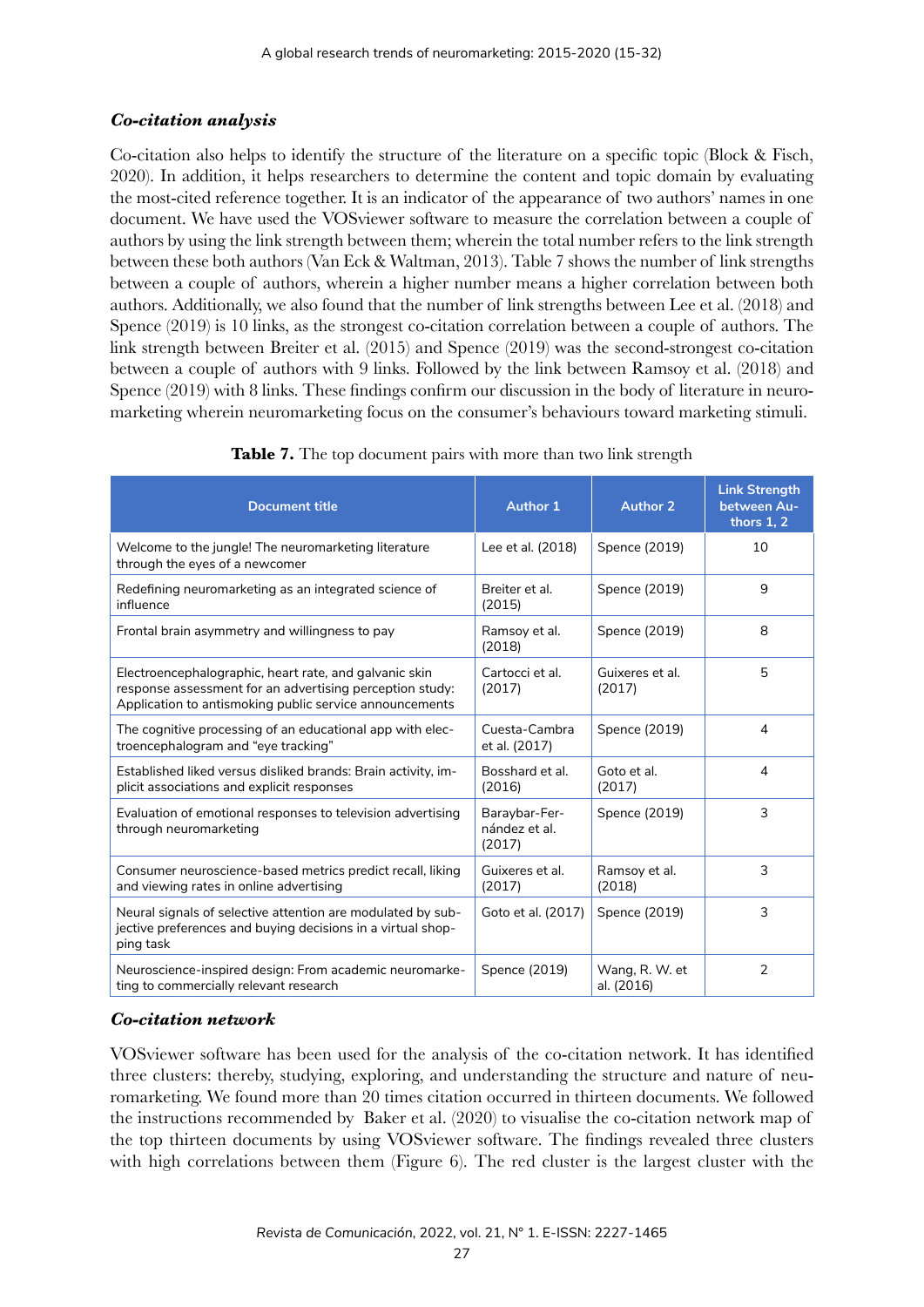highest citations (132), which is leading by Ramsoy et al. (2018). The green cluster with 127 total citations is the second-highest citation cluster that was dominated by Guixeres et al. (2017). Followed by the blue cluster has 51 citations that were leading by Bosshard et al. (2016). Although these clusters/groups address various aspects of neuromarketing, they are highly interconnected and complementary.





## **4. Discussion**

In the last decade, most studies concentrated on studying consumer behaviour toward marketing stimuli such as but not limited to advertising. Neuromarketing uses neuroscientific tools such as fMRI to record, study, and analyze the unconscious reactions of consumers toward marketing stimuli. We followed the PRISMA framework to extract the relevant documents, which related to neuromarketing or consumer neuroscience. Additionally, we used bibliometric analysis to know the global trends in the neuromarketing field, such as the most productive journal, countries, academic institutions, authors, and the number of documents and citations. The finding revealed that the productive country is Spain, with 21 documents and 114 total citations. Followed by the UK and Malaysia with 15 and 11 documents, respectively. Interestingly, although Italy is in the 6th level in the list, its institute Sapienza Università di Roma has published the most-cited documents with 48 citations. Additionally, the most prolific academic institution is Universidad Complutense de Madrid, with 7 documents (35 citations).

The most productive author is Ma, Q. with 4 documents and 11 total citations; the rest authors have published three documents each. Interestingly, although Teo, J. is in  $9<sup>th</sup>$  level in the list, he has published the highest-cited documents with 36 citations. Interestingly, Swiss journals dominated the publication in neuromarketing with 29 documents and with 115 total citations. Frontiers in Psycho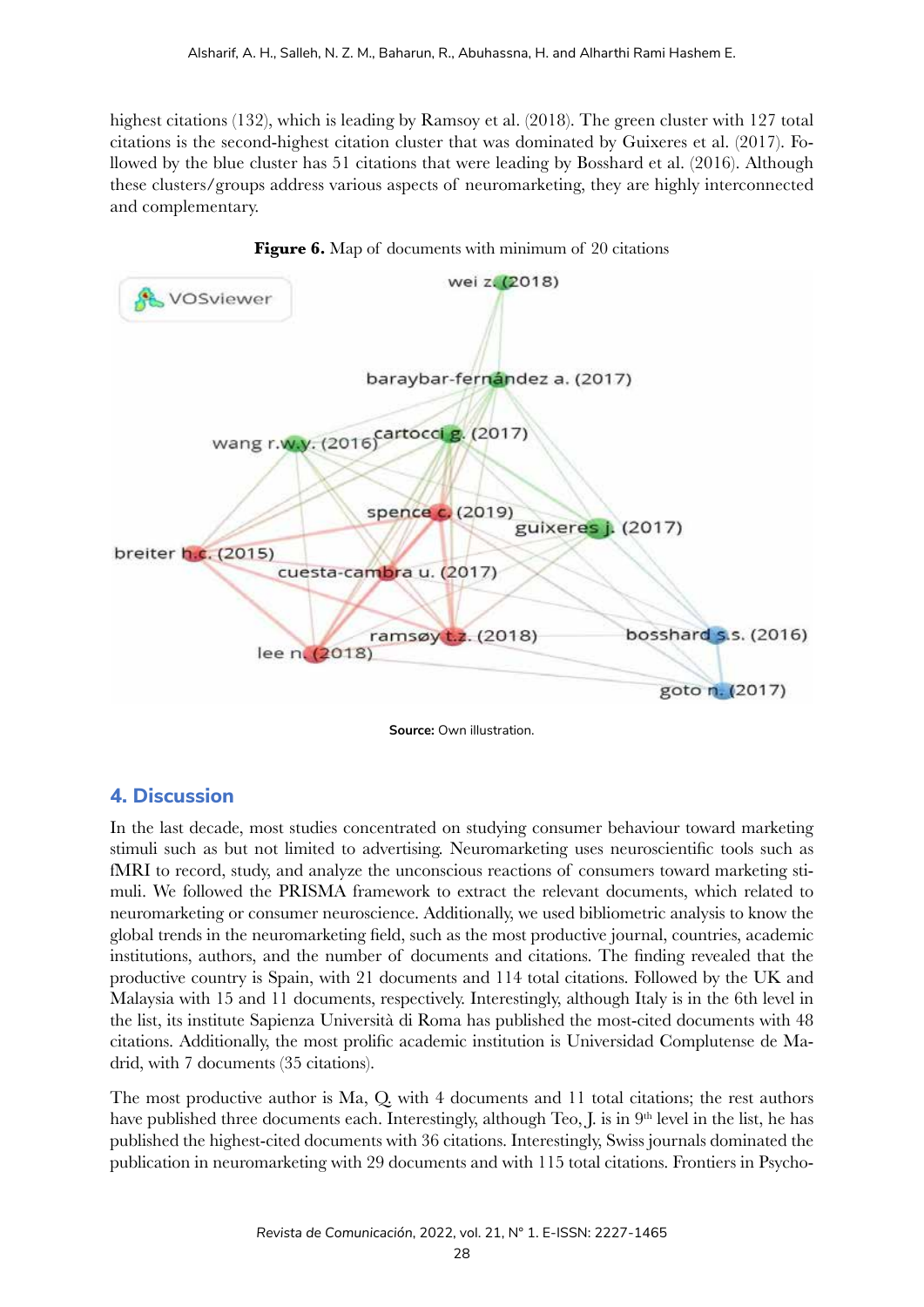logy is the most productive journal with 11 documents and 3.5 CiteScore. Article title "Aesthetic preference recognition of 3D shapes using EEG " is the most cited article with 27 citations, which published by Chew et al. (2016), followed by "Consumer neuroscience-based metrics predict recall, liking and viewing rates in online advertising" with the second-highest citation (25 citations) that was published by Guixeres et al. (2017). The highest link between the two references was between Lee et al. (2018) and Spence (2019), with 10 links. Therefore, we encourage scholars and researchers to inspect the neuromarketing subject and its techniques from emerging countries.

## **5. Conclusions**

Marketing studies tried to understand consumers' behaviour by using several methods such as qualitative and quantitative techniques. But at the beginning of the 21st century, marketing research techniques have expanded by the use of new methods/techniques such as EEG to better understand consumers' behaviour, emotional and cognitive processes toward marketing stimuli. Therefore, key players in neuromarketing have been increasing; additionally, the growth of publications has remarkably increased from six documents in 2015 to more than 115 total documents in 2020. The recent paper provides comprehensive information about global trends of neuromarketing domain such as the leading countries, institutions, authors, and journals—additionally, the number of documents and citations of selected documents for this study.

This study attempted to minimise drawbacks in the methodology, but there are still limitations that provide opportunities for academic studies in the future. For example, this study concentrates on publications that have been published in the English language in the neuromarketing domain, such as technical and reviewed papers and overlooked chapter books, and so forth Because English language is widely used among researchers and exploring as many documents as possible. Therefore, this study is not free of biases. For future works, we encourage scholars from emerging countries to contribute publications in the neuromarketing domain. Researchers and practitioners need to design and use the appropriate tool for their study for sure to get high-accuracy outcomes. We believe that our study will provide a comprehensive overview of global trends in the neuromarketing domain.

## **References**

Abbas, A. F., bin Jusoh, A., Mas' od, A., & Mor, K. M. (2020a). Market maven and mavenism: A bibliometrics analysis using Scopus database. *International Journal of Management, 11*(11), 31-45. https://doi. org/10.34218/IJM.11.11.2020.004

Abbas, A. F., Jusoh, A., Mas'od, A., & Ali, J. (2020b). Bibliometric analysis of global research trends on electronic word of mouth using Scopus database. *Journal of Critical Reviews, 7*(16), 405-412. https://doi. org/10.31838/jcr.07.16.49

Ali, J., Jusoh, A., Abbas, A. F., & Nor, K. M. (2021a). Global trends of service quality in healthcare: A bibliometric analysis of scopus database. *Journal of Contemporary Issues in Business and Government, 27*(1), 2917- 2930.

Ali, J., Jusoh, A., Idris, N., Abbas, A. F., & Alsharif, A. H. (2021b). Everything is Going Electronic, so do Services and Service Quality: Bibliometric Analysis of E-Services and E-Service Quality. *International Journal of Interactive Mobile Technologies, 15*(18), 148-166. https://doi.org/10.3991/ijim.v15i18.24519

Ali, J., Jusoh, A., Idris, N., Abbas, A. F., & Alsharif, A. H. (2021c). Nine Years of Mobile Healthcare Research: A Bibliometric Analysis. *International Journal of Online & Biomedical Engineering, 17*(10). https://doi. org/10.3991/ijoe.v17i10.25243

Alsharif, A. H., Salleh, N. Z. M., & Baharun, R. (2020a). Research trends of neuromarketing: A bibliometric analysis. *Journal of Theoretical and Applied Information Technology, 98*(15), 2948-2962.

Alsharif, A. H., Salleh, N. Z. M., & Baharun, R. (2021a). Neuromarketing: Marketing research in the new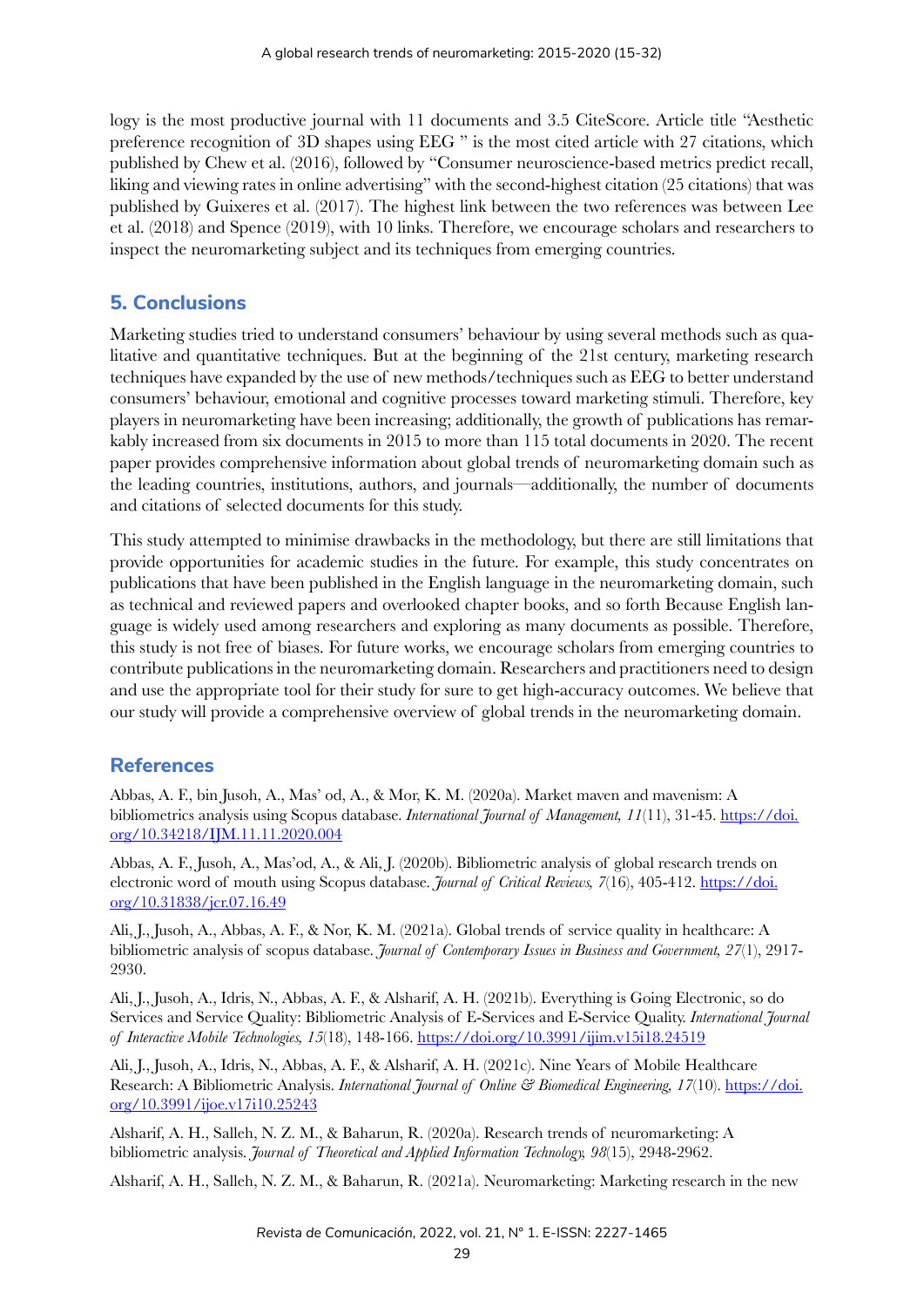millennium. *Neuroscience Research Notes, 4*(3), 27-35. https://doi.org/10.31117/neuroscirn.v4i3.79

Alsharif, A. H., Salleh, N. Z. M., & Baharun, R. (2021b). Neuromarketing: The popularity of the brain-imaging and physiological tools. *Neuroscience Research Notes, 3*(5), 13-22. https://doi.org/10.31117/ neuroscirn.v3i5.80

Alsharif, A. H., Salleh, N. Z. M., & Baharun, R. (2021c). To better understand the role of emotional processes in decision-making. *International Journal of Academic Research in Economics and Management Sciences, 10*(2), 49-67. https://doi.org/10.6007/ijarems/v10-i2/9883

Alsharif, A. H., Salleh, N. Z. M., Baharun, R., & Alharthi, R. H. E. (2021d). Neuromarketing research in the last five years: a bibliometric analysis. *Cogent Business* & Management, 8(1), 1978620. https://doi.org/10.1 080/23311975.2021.1978620

Alsharif, A. H., Salleh, N. Z. M., Baharun, R., & Mehdi, S. (2020b). Neuromarketing approach: An overview and future research directions. *Journal of Theoretical and Applied Information Technology, 98*(7), 991- 1001.

Alsharif, A. H., Salleh, N. Z. M., Baharun, R., Rami Hashem E., A., Mansor, A. A., Ali, J., & Abbas, A. F. (2021e). Neuroimaging techniques in advertising research: Main applications, development, and brain regions and processes. *Sustainability, 13*(11), 6488-6513. https://doi.org/10.3390/su13116488

Alsharif, A. H., Salleh, N. Z. M., & Baharun, R. (2021f). A Bibliometric Analysis of Neuromarketing: Current Status, Development and Future Directions. International Journal of Academic Research in Accounting, Finance and Management Business Sciences, 11(3), 828-847. http://dx.doi.org/10.6007/ IJARAFMS/v11-i3/11673

Ananos, E. (2015). Eye tracker technology in elderly people: How integrated television content is paid attention to and processed. *Comunicar, 23*(45), 75-83. https://doi.org/10.3916/c45-2015-08

Avinash, T., Dikshant, L., & Seema, S. (2018). Methods of neuromarketing and implication of the frontal theta asymmetry induced due to musical stimulus as choice modeling. *Procedia Computer Science, 132*(2018), 55-67. https://doi.org/10.1016/j.procs.2018.05.059

Baker, H. K., Pandey, N., Kumar, S., & Haldar, A. (2020). A bibliometric analysis of board diversity: Current status, development, and future research directions. *Journal of Business Research, 108*(2020), 232-246. https://doi.org/10.1016/j.jbusres.2019.11.025

Baraybar-Fernández, A., Baños-González, M., Barquero-Pérez, Ó., Goya-Esteban, R., & De-la-Morena-Gómez, A. (2017). Evaluation of emotional responses to television advertising through neuromarketing. *Comunicar, 25*(52), 19-28. https://doi.org/10.3916/c52-2017-02

Block, J. H., & Fisch, C. (2020). Eight tips and questions for your bibliographic study in business and management research. *Management Review Quarterly, 70*(3), 307-312. https://doi.org/10.1007/s11301-020- 00188-4

Bosshard, S. S., Bourke, J. D., Kunaharan, S., Koller, M., & Walla, P. (2016). Established liked versus disliked brands: Brain activity, implicit associations and explicit responses. *Cogent Psychology, 3*(1), 1-16. https://doi.org/10.1080/23311908.2016.1176691

Breiter, H. C., Block, M., Blood, A. J., Calder, B., Chamberlain, L., Lee, N., . . . Schultz, D. (2015). Redefining neuromarketing as an integrated science of influence. *Frontiers in Human Neuroscience, 8*(2), 1-7. https://doi.org/10.3389/fnhum.2014.01073

Cartocci, G., Caratù, M., Modica, E., Maglione, A. G., Rossi, D., Cherubino, P., & Babiloni, F. (2017). Electroencephalographic, heart rate, and galvanic skin response assessment for an advertising perception study: Application to antismoking public service announcements. *Journal of Visualized Experiments, 3*(126), 55872-55881. https://doi.org/10.3791/55872

Cherubino, P., Martinez-Levy, A. C., Caratu, M., Cartocci, G., Di Flumeri, G., Modica, E., . . . Trettel, A. (2019). Consumer behaviour through the eyes of neurophysiological measures: State of the art and future trends. *Computational Intelligence and Neuroscience, 3*(2), 01-41. https://doi.org/10.1155/2019/1976847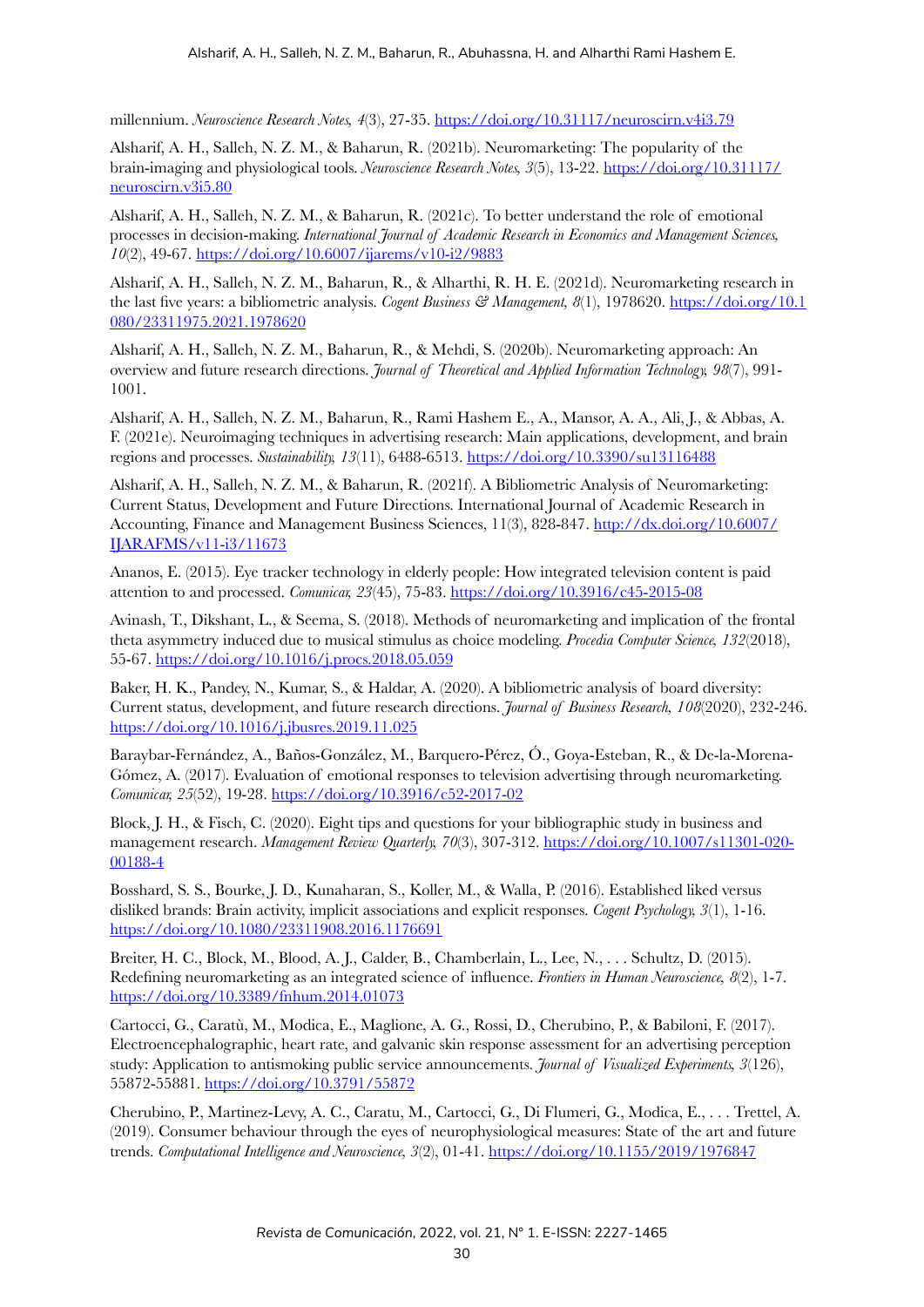Chew, L. H., Teo, J., & Mountstephens, J. (2016). Aesthetic preference recognition of 3D shapes using EEG. *Cognitive neurodynamics, 10*(2), 165-173. https://doi.org/10.1007/s11571-015-9363-z

Comerio, N., & Strozzi, F. (2019). Tourism and its economic impact: A literature review using bibliometric tools. *Tourism economics, 25*(4), 109-131. https://doi.org/10.1177/1354816618793762

Constantinescu, M., Orindaru, A., Pachitanu, A., Rosca, L., Caescu, S.-C., & Orzan, M. C. (2019). Attitude evaluation on using the neuromarketing approach in social media: Matching company's purposes and consumer's benefits for sustainable business growth. *Sustainability, 11*(24), 7094. https://doi.org/10.3390/ su11247094

Cuesta-Cambra, U., Niño-González, J.-I., & Rodríguez-Terceño, J. (2017). The cognitive processing of an educational app with EEG and eye tracking. *Media Education Research Journal, 25*(52), 41-50. https://doi. org/10.3916/c52-2017-04

Goto, N., Mushtaq, F., Shee, D., Lim, X. L., Mortazavi, M., Watabe, M., & Schaefer, A. (2017). Neural signals of selective attention are modulated by subjective preferences and buying decisions in a virtual shopping task. *Biological psychology, 128*(2017), 11-20. https://doi.org/10.1016/j.biopsycho.2017.06.004

Guixeres, J., Bigné, E., Ausín Azofra, J. M., Alcañiz Raya, M., Colomer Granero, A., Fuentes Hurtado, F., & Naranjo Ornedo, V. (2017). Consumer neuroscience-based metrics predict recall, liking and viewing rates in online advertising. *Frontiers in Psychology, 8*(3), 1808. https://doi.org/10.3389/fpsyg.2017.01808

Harris, J., Ciorciari, J., & Gountas, J. (2018). Consumer neuroscience for marketing researchers. *Journal of Consumer Behaviour, 17*(3), 239-252. https://doi.org/10.1002/cb.1710

Harris, J., Ciorciari, J., & Gountas, J. (2019). Consumer neuroscience and digital/social media health/social cause advertisement effectiveness. *Behavioral Sciences, 9*(4), 25. https://doi.org/10.3390/bs9040042

Iloka, B. C., & Onyeke, K. J. (2020). Neuromarketing: a historical review. *Neuroscience Research Notes, 3*(3), 27- 35. https://doi.org/10.31117/neuroscirn.v3i3.54

Isabella, G., Mazzon, J. A., & Dimoka, A. (2015). Culture differences, difficulties, and challenges of the neurophysiological methods in marketing research. *Journal of International Consumer Marketing, 27*(5), 346-363. https://doi.org/10.1080/08961530.2015.1038761

Khudzari, J. M., Kurian, J., Tartakovsky, B., & Raghavan, G. V. (2018). Bibliometric analysis of global research trends on microbial fuel cells using Scopus database. *Biochemical engineering journal, 136*(2018), 51-60. https://doi.org/10.1016/j.bej.2018.05.002

Kumar, S., Sureka, R., & Colombage, S. (2019). Capital structure of SMEs: A systematic literature review and bibliometric analysis. *Management Review Quarterly, 4*(2), 1-31. https://doi.org/10.1007/s11301-019- 00175-4

Lee, N., Chamberlain, L., & Brandes, L. (2018). Welcome to the jungle! The neuromarketing literature through the eyes of a newcomer. *European Journal of Marketing, 52*(1-2), 4-38. https://doi.org/10.1108/ejm-02-2017-0122

McClure, S. M., Li, J., Tomlin, D., Cypert, K. S., Montague, L. M., & Montague, P. R. (2004). Neural correlates of behavioral preference for culturally familiar drinks. *Neuron*, 44(2), 379-387. https://doi. org/10.1016/j.neuron.2004.09.019

Minguillon, J., Lopez-Gordo, M. A., Renedo-Criado, D. A., Sanchez-Carrion, M. J., & Pelayo, F. (2017). Blue lighting accelerates post-stress relaxation: Results of a preliminary study. *PloS one, 12*(10), e0186399. https://doi.org/10.1371/journal.pone.0186399

Moher, D., Shamseer, L., Clarke, M., Ghersi, D., Liberati, A., Petticrew, M., . . . Stewart, L. A. (2015). Preferred reporting items for systematic review and meta-analysis protocols (PRISMA-P) 2015 statement. *Systematic reviews, 4*(1), 1-9. https://doi.org/10.1186/2046-4053-4-1

Ramsoy, T. Z., Skov, M., Christensen, M. K., & Stahlhut, C. (2018). Frontal Brain Asymmetry and Willingness to Pay. *Frontiers in Neuroscience, 12*(3), 138-150. https://doi.org/10.3389/fnins.2018.00138

Ravikumar, S., Agrahari, A., & Singh, S. N. (2015). Mapping the intellectual structure of scientometrics: A